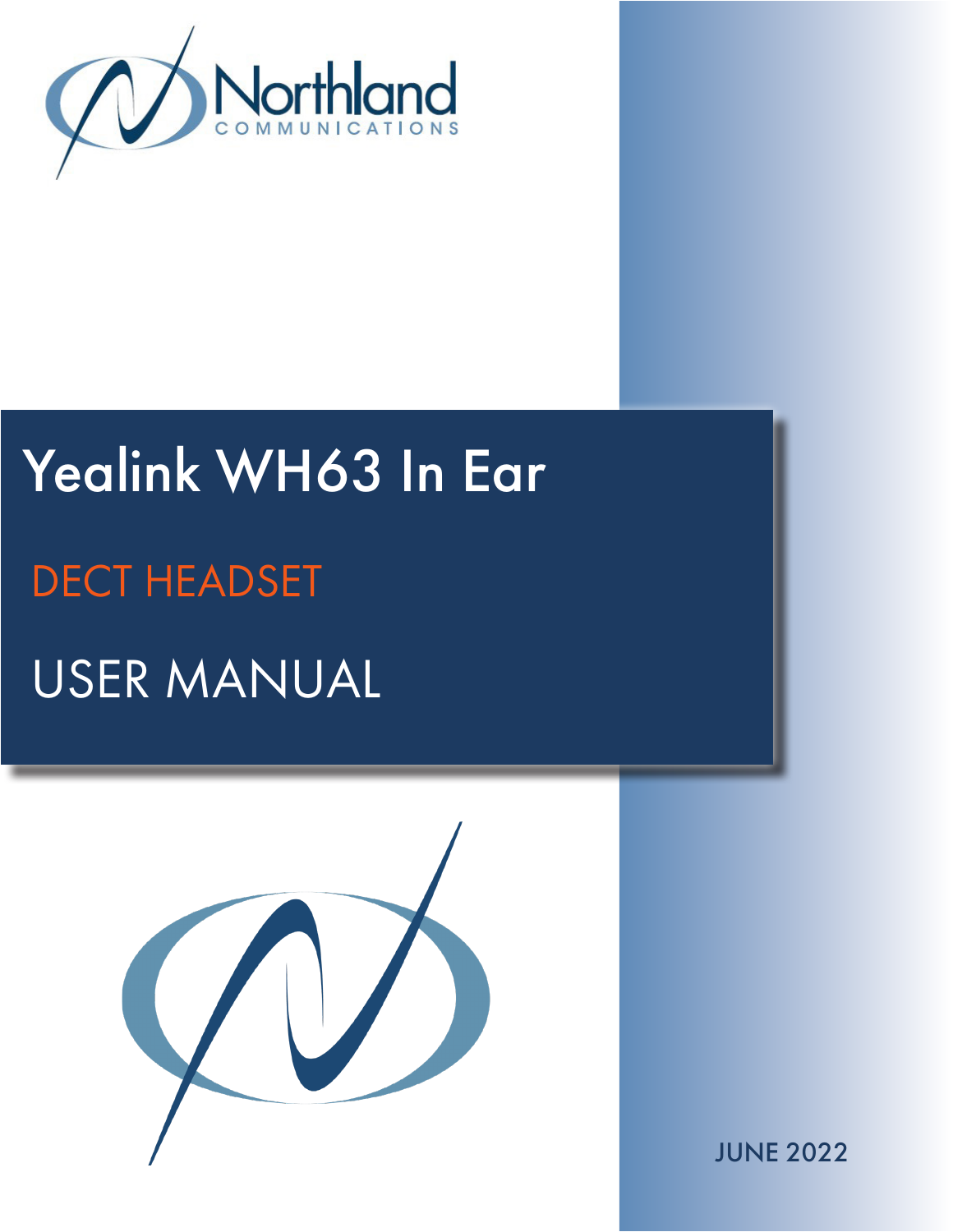## TABLE OF CONTENTS CLICK ON ANY PAGE NUMBER TO RETURN TO THE TABLE OF CONTENTS

| PACKAGE CONTENTS.                                                              |  |
|--------------------------------------------------------------------------------|--|
|                                                                                |  |
| CONNECT THE HEADSET TO PC OR DESK PHONE, USB CONNECT SOFTWARE.                 |  |
|                                                                                |  |
|                                                                                |  |
|                                                                                |  |
| ANSWER, END, REJECT + HOLD.                                                    |  |
|                                                                                |  |
| ANSWER, END, REJECT + REDIAL FROM MaX UC OR THE DESK PHONE.                    |  |
|                                                                                |  |
| MERGE AN ACTIVE MaX UCA CALL AND AN ACTIVE CALL ON THE BASE.                   |  |
|                                                                                |  |
| SWITCH CALLS TO THE HEADSET FROM THE DESK PHONE + THE DESKPHONE TO THE HEADSET |  |
|                                                                                |  |

Need support? Connect with us at [www.northland.net/support](http://northland.net/support) or Dial 4357 (HELP) or 315-671-6262 to speak to a Northland Training Representative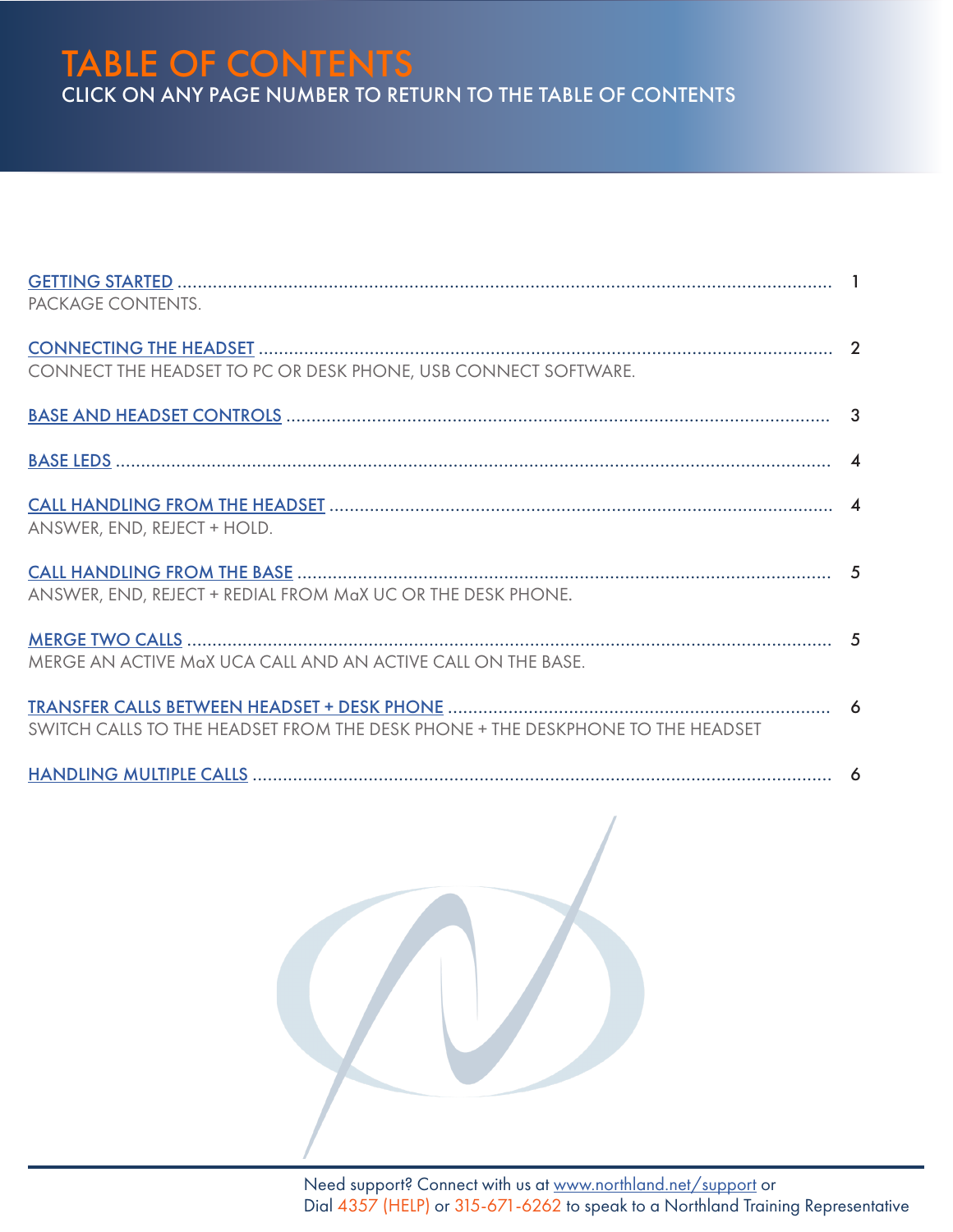## YEALINK WH63 DECT HEADSET



## <span id="page-2-0"></span>GETTING STARTED

Unbox the contents of the headset.

#### PACKAGE CONTENTS





BASE HEADSET POWER ADAPTER





 $\overline{1}$ 

MICRO USB TO USB-A USB CABLE 0.8M

MICRO USB TO USB-A USB CABLE 1.0M



EARHOOK + EARTIPS

QUICK START GUIDE

NOTES: You should use the included accessories as other accessories may have compatibility issues that prevent them from working properly.

Be sure to connect the base to a DC power supply, not just the USB power supply.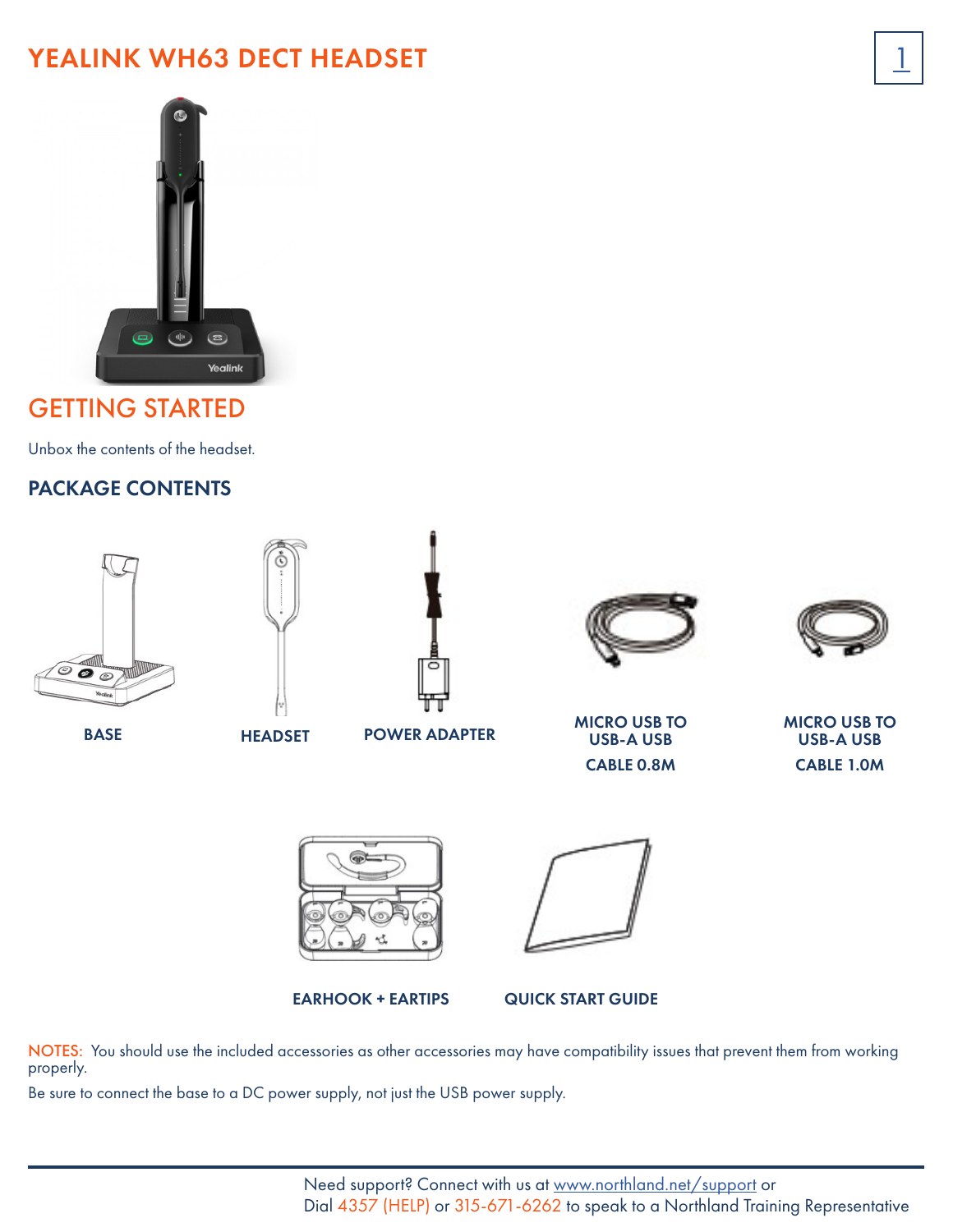## <span id="page-3-0"></span>**CONNECTING THE HEADSET**

The following diagram will assist with connect the headset properly.



#### CONNECT TO PC/DESK PHONE WITH THE INCLUDED USB CABLE

Connect one end of one of the included USB cables to the PC port on the base and the other end into the USB Port on the PC. Connect one end of the other included USB cable to the Phone port on the base and the other end into the USB Port on the desk phone. IMPORTANT: You need to connect the PC to the Micro USB port of the base marked with the text PC.

#### CHARGE THE HEADSET BEFORE USE

- + Dock the headset into the charger.
- + Before initial use, dock the headset for at least 30 minutes.
- + For the initial use the headset is successfully paired with the base when you dock it in the base.

#### YEALINK USB CONNECT SOFTWARE

Yealink provides a USB device manager client called Yealink USB Connect that can be used to personalize and manage your Yealink Headsets.

Download the software from the Yealink website at [https://www.yealink.com/product/yuc.](https://www.yealink.com/product/yuc)

See the separate Yealink USB Connect Quick Reference Guide at [www.northland.net/support](http://www.northland.net/support).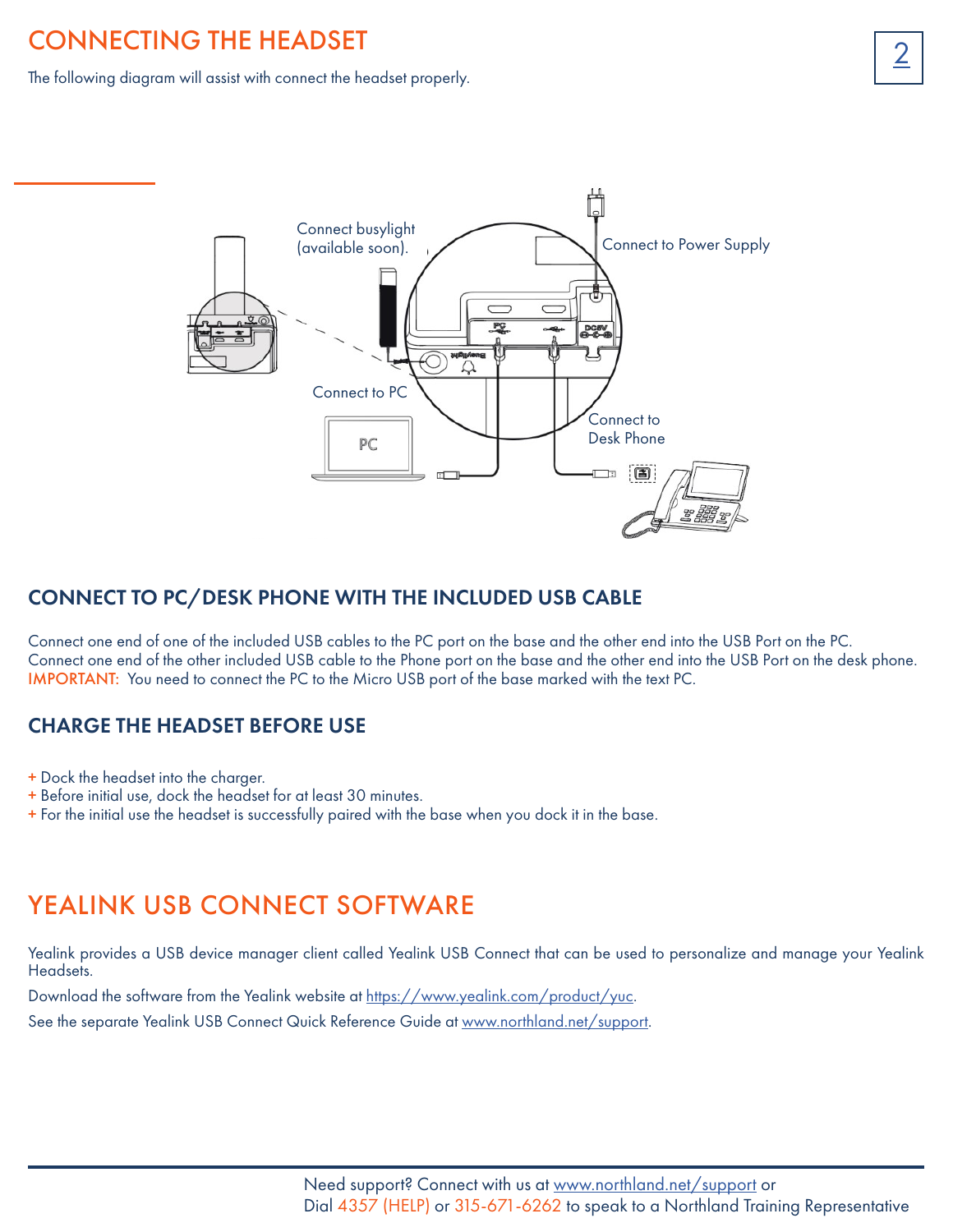## <span id="page-4-0"></span>BASE AND HEADSET CONTROLS



| No.            | <b>Name</b>                   | <b>Description</b>                                                                                                                                                                                                                                                                                                                                                                                                                                                                          |
|----------------|-------------------------------|---------------------------------------------------------------------------------------------------------------------------------------------------------------------------------------------------------------------------------------------------------------------------------------------------------------------------------------------------------------------------------------------------------------------------------------------------------------------------------------------|
|                | <b>Status Indicator Panel</b> | Indicates the mute status, audio status, and headset battery status.<br>+ Solid White: Unmuted<br>+ Solid Red: Muted<br>+ Solid Green: Audio connection between base and headset is normal<br>+ Flashing Orange: headset is disconnected with base (power off/out of range)                                                                                                                                                                                                                 |
| $\overline{2}$ | <b>PC</b> Button              | + Press to connect the headset to MaX UC to place a call.<br>+ Press to answer or end a MaX UC call.                                                                                                                                                                                                                                                                                                                                                                                        |
| 3              | <b>Voice Assistant Button</b> | Hold for two seconds to activate the voice assistant.                                                                                                                                                                                                                                                                                                                                                                                                                                       |
| 4              | <b>Phone Button</b>           | + Press to connect the headset to the desk phone to place a call.<br>+ Press to answer or end a call on the desk phone.                                                                                                                                                                                                                                                                                                                                                                     |
| 5              | <b>Status and Busylight</b>   | Indicates, charging or call status. (Busy Light coming soon)                                                                                                                                                                                                                                                                                                                                                                                                                                |
| 6              | <b>Volume Control Panel</b>   | Adjusts the volume of your headset                                                                                                                                                                                                                                                                                                                                                                                                                                                          |
| 7              | <b>Call Control Button</b>    | + Hold for three seconds to power the headset on/off<br>+ Press once to answer an incoming call<br>+ Double-press to reject an incoming call<br>+ Press once to end an active call<br>+ Hold for two seconds to answer an incoming call and put the active call on hold<br>+ Hold for two seconds to switch between held call and active call<br>+ Press once to end the active call and answer the incoming call<br>+ Double-press to stay on the active call and reject the incoming call |
| 8              | <b>Mute Button</b>            | Press to toggle the microphone on/off                                                                                                                                                                                                                                                                                                                                                                                                                                                       |

Need support? Connect with us at [www.northland.net/support](http://northland.net/support) or Dial 4357 (HELP) or 315-671-6262 to speak to a Northland Training Representative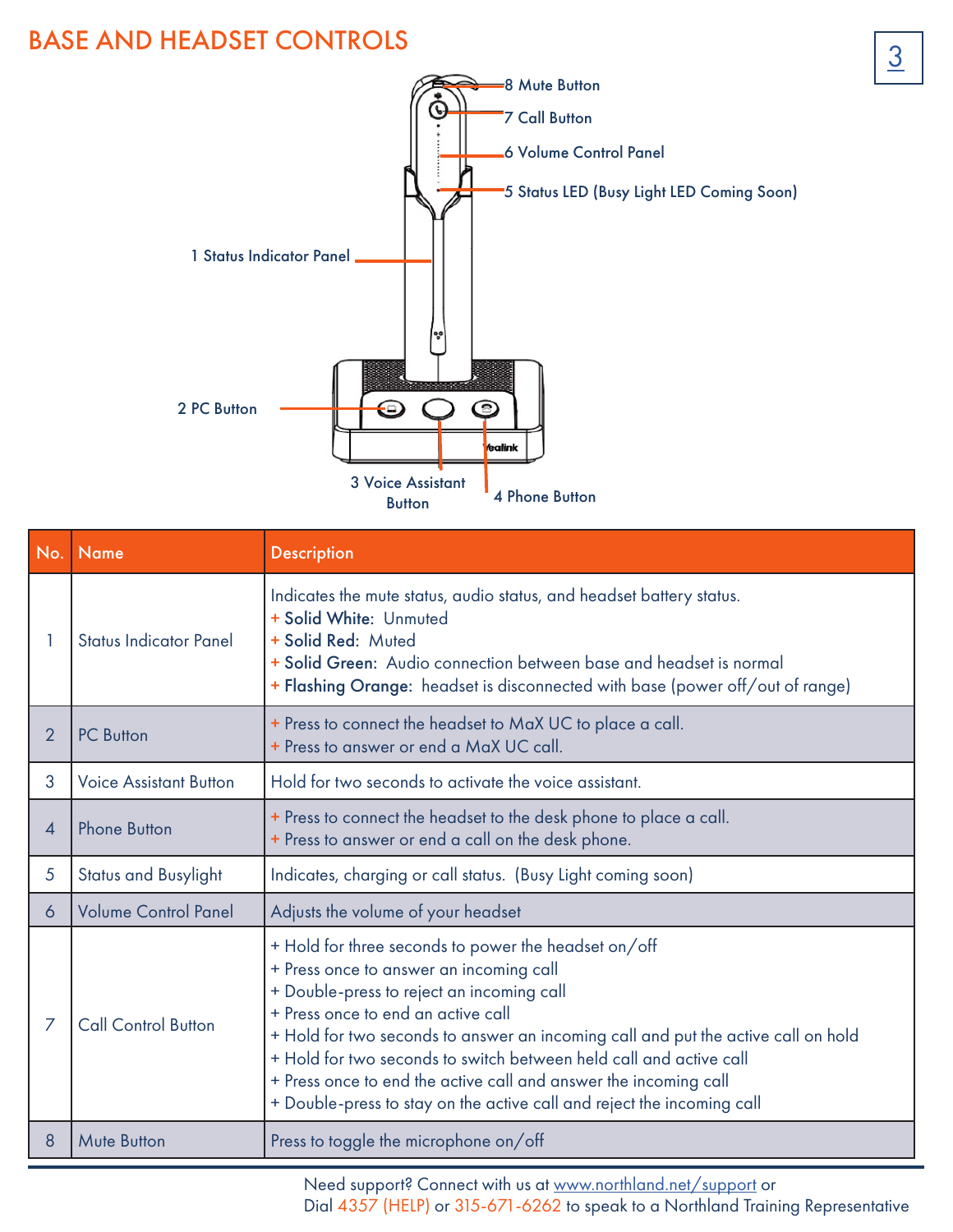## <span id="page-5-0"></span>WH63 BASE STATUS LEDS

The following LED indicators appear on the base of the WH63 headset.

| <b>PC DESK PHONE BUTTON</b> |                                                          |  |  |
|-----------------------------|----------------------------------------------------------|--|--|
| $\overline{Off}$            | PC/desk phone device is not connected.                   |  |  |
| Glows white                 | PC/desk phone device is connected and in the idle state. |  |  |
| Glows green                 | In a call.                                               |  |  |
| Fast green flash            | Ringing.                                                 |  |  |
| Green double flash          | Call is on hold.                                         |  |  |

#### <span id="page-5-1"></span>CALL HANDLING FROM THE HEADSET

IMPORTANT: When using MaX UC, all call control must be done from the MaX UC application and *not* from the headset or base.



- + Answer a Call: *Press* the Call Control button or undock the headset. NOTE: Auto Answer must be turned on to answer the call by undocking the headset.
- + End a Call: *Press* the Call Control button or dock the headset.
- + Reject a Call: *Double-press* the Call Control button.
- + Hold a Call: *Hold* the Call Control button for *two seconds*.
- + Resume Held Call: *Hold* the Call Control button for *two seconds.*
- + Adjust the Volume: *Press* the Volume Control button *up/down*.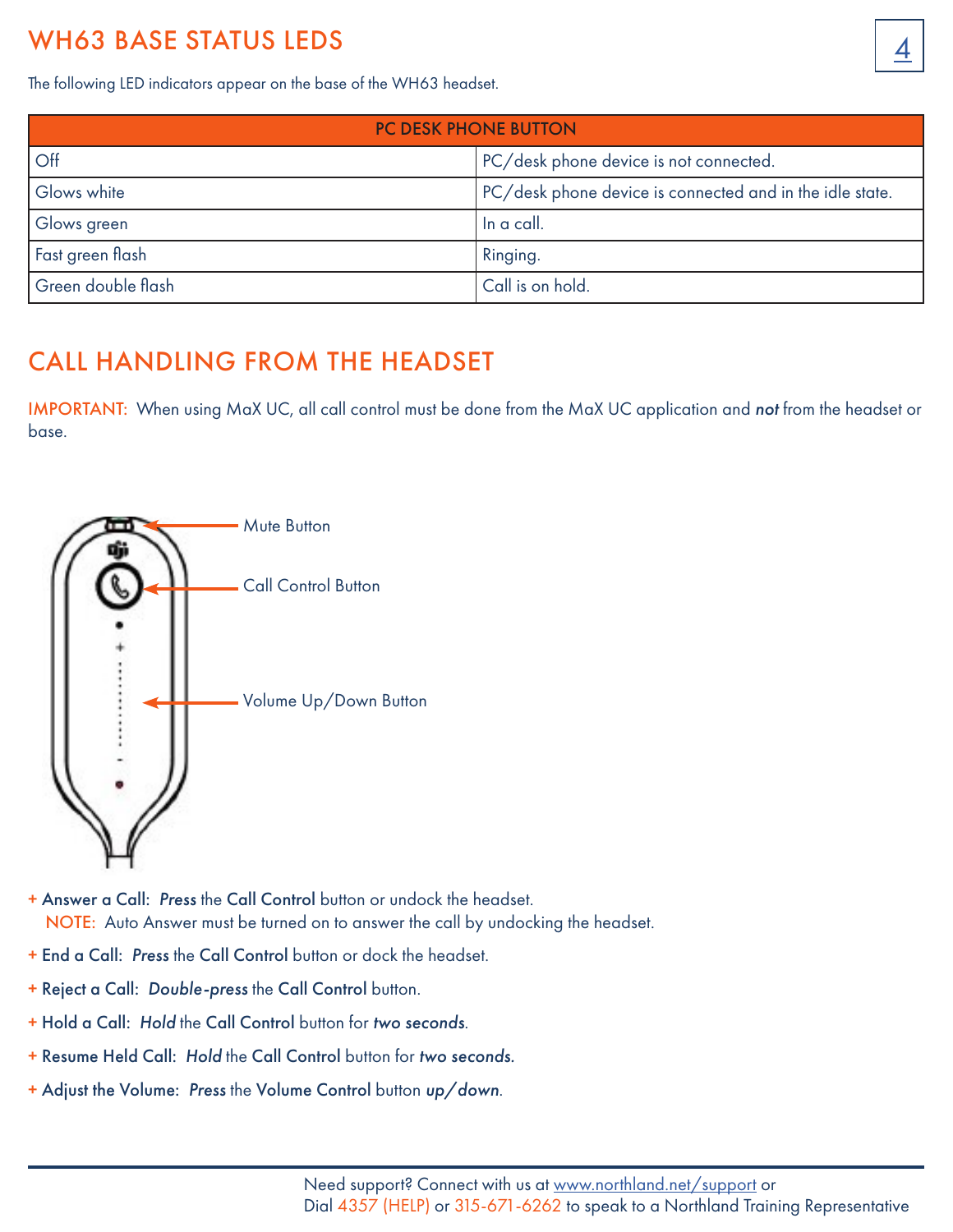## <span id="page-6-0"></span>CALL HANDLING FROM THE BASE  $\boxed{5}$

IMPORTANT: When using MaX UC, all call control must be done from the MaX UC application and *not* from the headset or base.



- + Answer a Call: *Press* the PC button.
- + End a Call: *Press* the PC button or dock the headset.
- + Reject a Call ON MaX UC: *Double-press* the PC button.
- + Reject a Call on Desk Phone: *Double-press* the Phone button.
- + Redial a MaX UC Call: *Double-press* the PC button.
- + Redial a Desk Phone Call: *Double-press* the Phone button.

#### <span id="page-6-1"></span>HANDLE MULTIPLE CALLS

- + End Current Call and Answer Incoming Call: *Press* the Call Control button.
- + Place Current Call on Hold and Answer Incoming Call: *Hold* the Call Control button for *two seconds*.
- + Switch Between Held Call and Active Call: *Hold* the Call Control button for *two seconds*.
- + Reject the Incoming Call While on an Active Call: *Double-press* the Call Control Button.